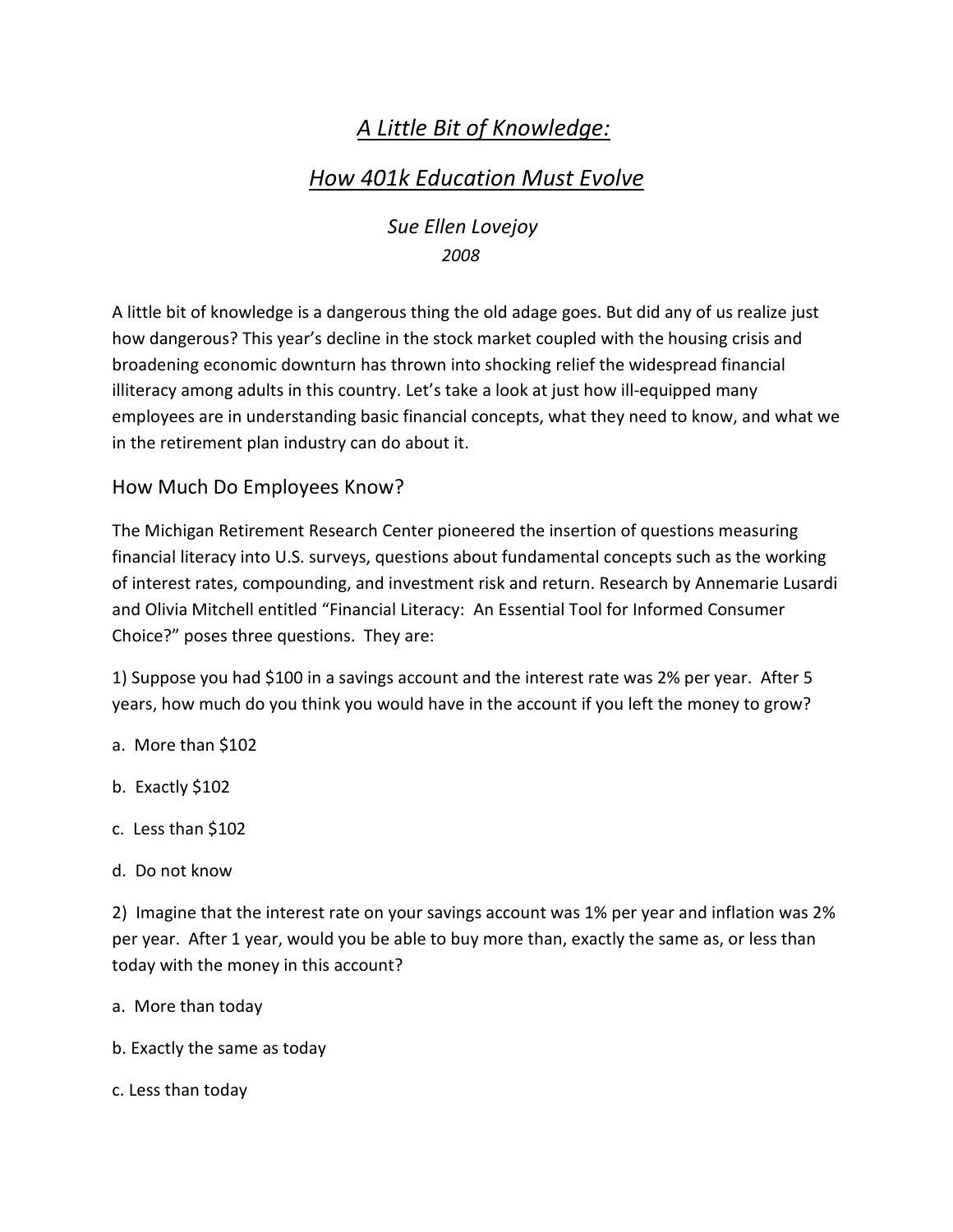d. Do not know

3) Do you think that the following statement is true or false? "Buying a single company stock usually provides a safer return than a stock mutual fund."

a. True

- b. False
- c. Do not know

The correct answers are obviously a, c, and b and I would hope that anyone reading this article scored 100%. However, among survey respondents age 50 and older only half got the first two answers right and only one-third got all three answers right.

If you're thinking that younger individuals might be more well-versed in economics education, consider the findings of the latest annual survey by the JumpStart Coalition for Personal Financial Literacy in which a mere 48% of high school seniors answered all three questions correctly. A further note of concern: although **illiteracy cuts across all age, race, gender, income, and education demographics**, Lusardi points out "those with low education, women, African-Americans, and Hispanics display particularly low levels of literacy."

Furthermore, the Princeton Survey Research Associates International (PSRAI) for the National Foundation for Credit Counseling 4/10/2007 established a benchmark survey identifying what Americans know about their finances. Its findings include the following: 66% of respondents have 1 or more credit cards, 29% do not know the interest rate being charged, 51% have never ordered a credit report, and only a minority keep close track of typical monthly expenses.

Where do individuals get the scant information they have? 35% learned nothing or not too much about managing money, balancing a checkbook, and building savings in their homes growing up, 55% learned nothing or not too much in school, and 64% have never received professional advice about financial issues.

We shouldn't need the well-documented findings of the Michigan Retirement Research Center or the PSRAI to jar us into consciousness. **If we've made employee presentations, we have seen the signs.** How often have we explained an employer match – let's say it's 100% of the first 3% of deferral? Offering a simple hand-held calculator to the audience so that they might figure out the dollar amount of 3% of their paycheck, we are startled to find them queuing up, handing us the calculator, and requesting that we manage the computing. I'm always happy to do it. But frankly, it's rather disconcerting that an erstwhile English major is considered more adept at figuring out mathematical axioms, even very simple ones, than most of today's workers.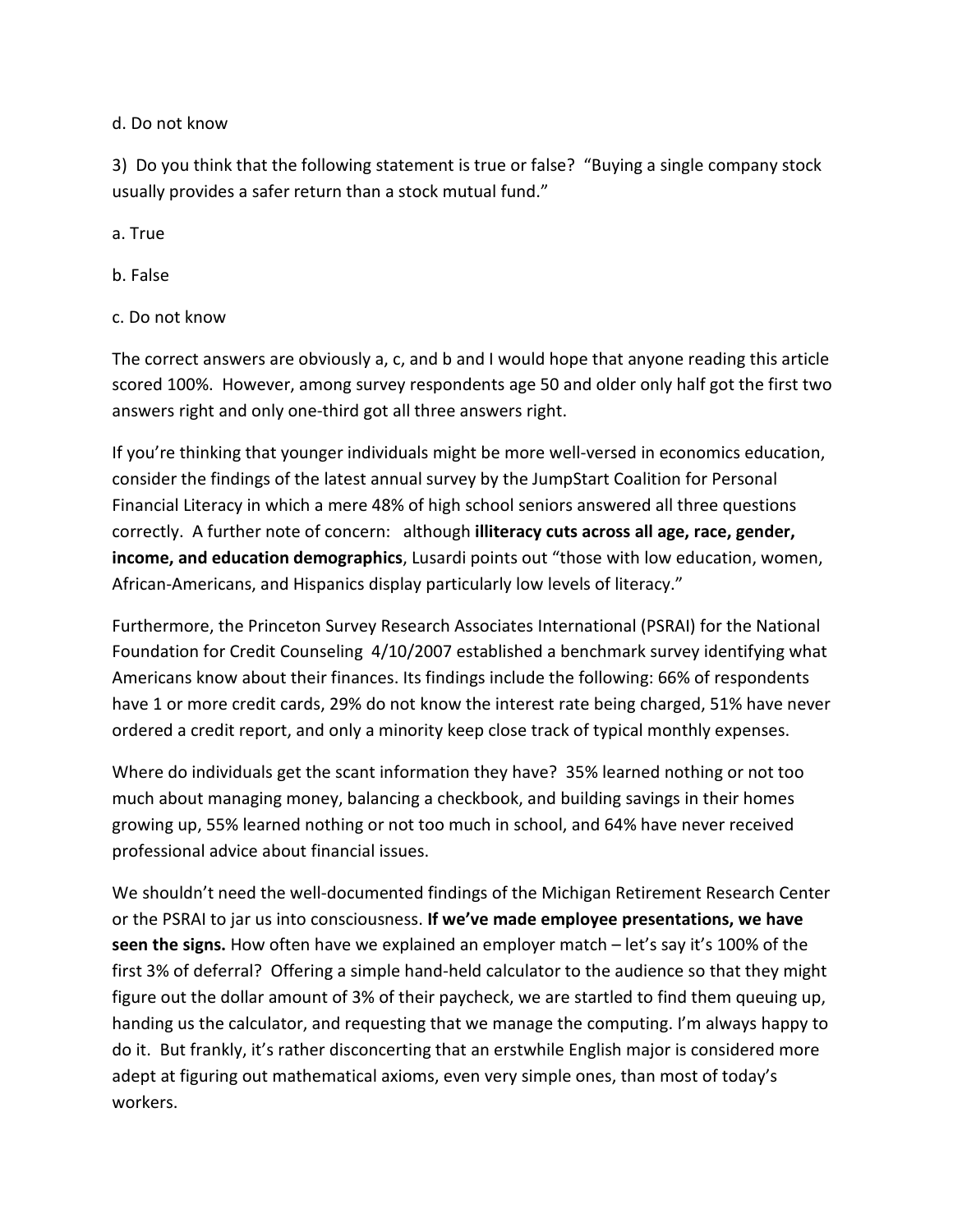## What Do Employees Need To Know?

Illiteracy in the rudimentary issues of compounding, how interest rates work, and risk and return has serious consequences on economic behavior (Lusardi, Annamarie and Olivia Mitchell (2008) "How Much Do People Know About Economics and Finance?"). In other words, individuals who do not have a basic handle on money matters are less inclined toward the very behaviors we encourage: participation in their 401(k) or 403(b) plan, systematic increases in deferrals, responsible handling of loans, and understanding the differences in asset classes. If an employee doesn't know how to check his credit report and improve his score, how can the burden of high interest rates on mortgage and car payments allow him to save responsibly? If he does not have the ability to figure out 3% of his paycheck, how can he be expected to devise a systematic increase in deferrals in his retirement plan?

#### Where Do We Start?

**Good educators know that education starts where the student is**. If employees don't know how to budget or save, why are we trying to teach them to invest? We've got to get basic. If workers can't imagine saving money from their paychecks, let's show them how. If they don't know the steps to creating a meaningful budget, let's walk them through those steps. If they don't understand the concept of compounding, let's demonstrate it. If they view their loan feature as the gateway to a checking account and a Bermuda vacation, let's talk tough realities.

#### Employee Education Needs to Evolve

A July 2008 New York Times article by Stephen J. Dubner entitled "Are We a Nation of Financial Illiterates?" reiterates the evidence that only a small segment of the adult population considers itself financially literate, and that this knowledge was usually a result of digging it out on their own. The research is in; the consensus is unanimous. We've got a job to do!

**On going retirement plan education must address Financial Literacy issues.** I am a strong proponent of the philosophy that education is most effective when it is provided in small digestible bites. Here, then, are 6 bites to begin with:

- 1. Budgeting What's That?
- 2. Who Can Save In This Economy?
- 3. Change Your Life Read, Monitor, and Improve Your Credit Report
- 4. 401k Loans the Good, the Bad, and the Ugly
- 5. What Do Asset Classes Have To Do With Me?
- 6. Getting The Biggest Bang Out Of Your Retirement Plan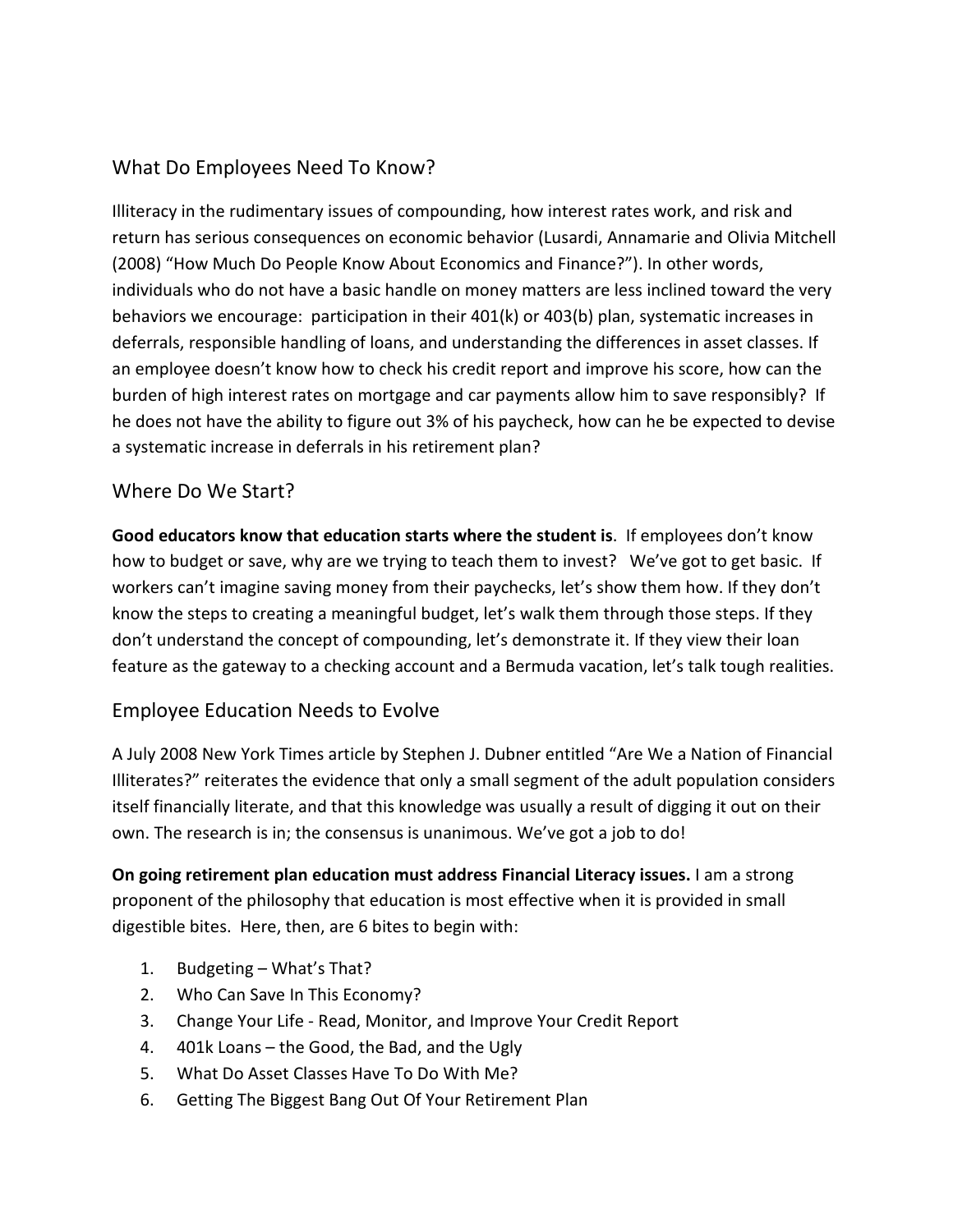#### Format

These should be interactive, hands-on workshops in which attendees are given information, tools, a step by step process, and individualized attention. Workshops without abstract theories, statistics, or ponderous data. **Workshops that are personally relevant and that incite action.** They should be offered at the workplace (where employees have indicated they want them) and they must be brief – 30 to 40 minutes, each session focusing on only one topic. Small, digestible bites, remember? Compelling bites.

#### Remembering What It Was Like Not To Know

What are the most valuable attributes for an educator to possess? Knowledge, humor, the ability to connect, listening skills. And most importantly: the ability to remember what it was like not to know.

Who in our industry doesn't prefer scrutinizing a Value Line analysis to showing a healthcare worker how to create a household budget? But it's time to step back from what we discern as fascinating discussions of the merits of growth versus value management strategies, the intricacies of sector funds, and alphas, betas, and standard deviations. Please don't quote Barrons!

Our industry is accustomed to talking about 'Gaps', Dollar Gaps between the projected value of current savings and the amount of assets we will need to see us through increasingly lengthy lifetimes. **Now it's time to address another kind of Gap, an Information Gap.** 

#### What's In It For You?

Financial Literacy workshops, positioned as part of your employee education component, are powerful means of giving you a significant edge in competing for business. Additionally, they can support your fiduciary responsibilities, contribute to the overall success of the plan, assist you in retaining that plan, and enhance your relationship with both employer and employees.

### Let's Get Employees On Course

Former Secretary of the Treasury, Paul O'Neill, has said that *"Financial education can be compared to a road map to the American Dream. I believe that we need to teach All Americans the necessary tools to read that map, so they can reach the Dream."* **If financial education is the road map to the life Americans dream of, many are way off course, if not totally lost.**